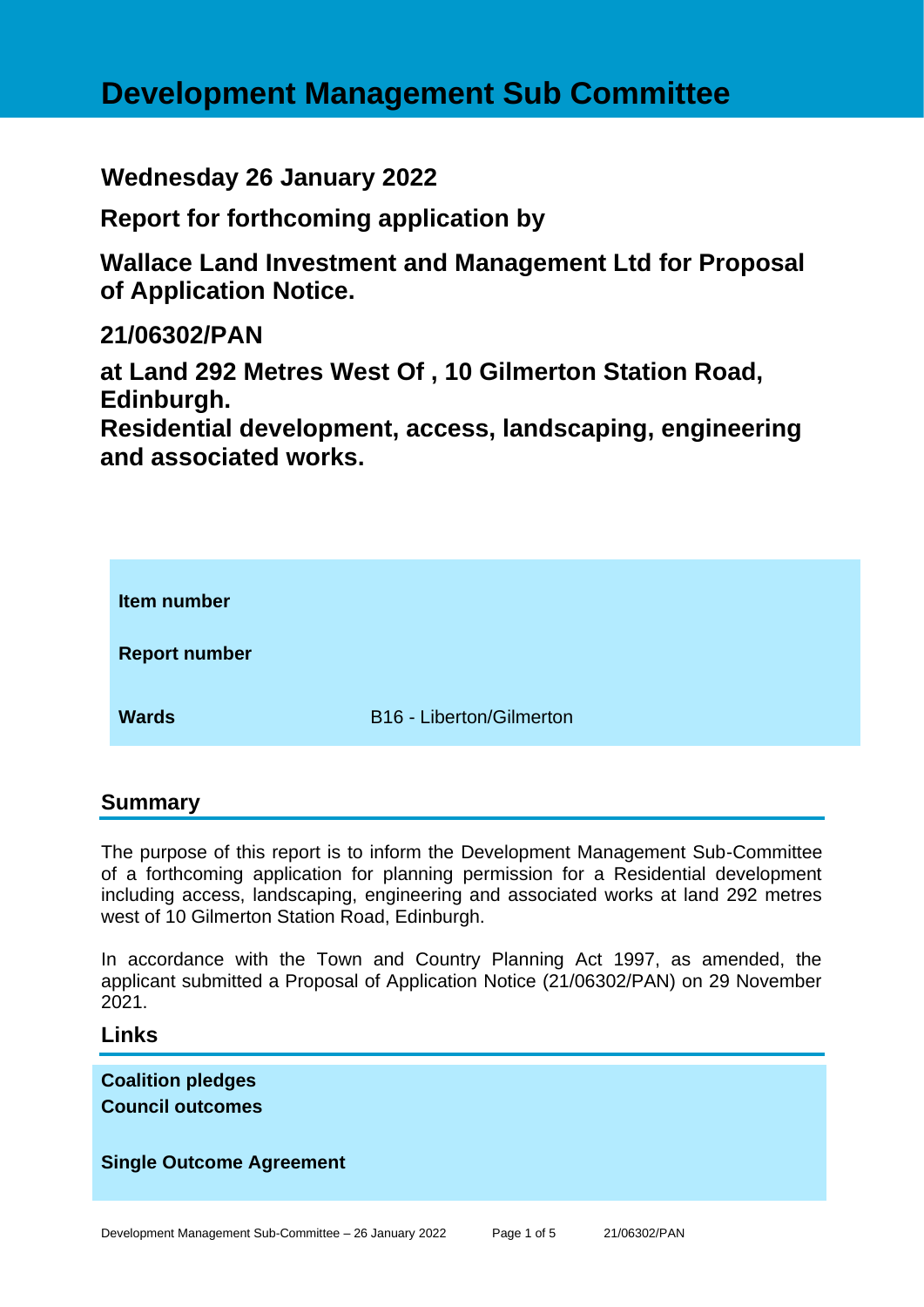# **Recommendations**

**1.1** It is recommended that the Committee notes the key issues at this stage and advises of any other issues.

# **Background**

#### **2.1 Site description**

The site is currently undeveloped greenfield land within the south-east of Edinburgh and is approximately 7.7 hectares in area. It is bounded to the west by Lasswade Road and to the south by Gilmerton Station Road. To the north of the site is an ongoing residential development and on the opposite side of Lasswade Road is agricultural land. The land to the east is currently undeveloped, although planning permission in principle has been granted for housing development on it as part of Gilmerton Station Road (LDP Proposal HSG 24).

#### **2.2 Site History**

19 December 2017 - Planning permission in principle granted on the site for residential development with associated infrastructure, landscaping and engineering works (application reference: 16/03895/PPP).

14 March 2019 - Approval of an Application for Matters Specified in Conditions 1 and 2 of Planning Permission 16/03895/PPP for 335 residential units with associated infrastructure, landscaping and engineering works (application reference: 18/02540/AMC).

# **Main report**

#### **3.1 Description of the Proposal**

Proposed residential development including access, landscaping, engineering and associated works.

#### **3.2 Key Issues**

The key considerations against which the eventual application will be assessed include whether:

#### **a) The principle of the development is acceptable.**

The site is identified as being within the urban area in the Edinburgh Local Development Plan (LDP). Within the urban area, Policy Hou 1 gives priority to the delivery of the housing land supply and relevant infrastructure on suitable sites, provided proposals are compatible with other policies in the plan.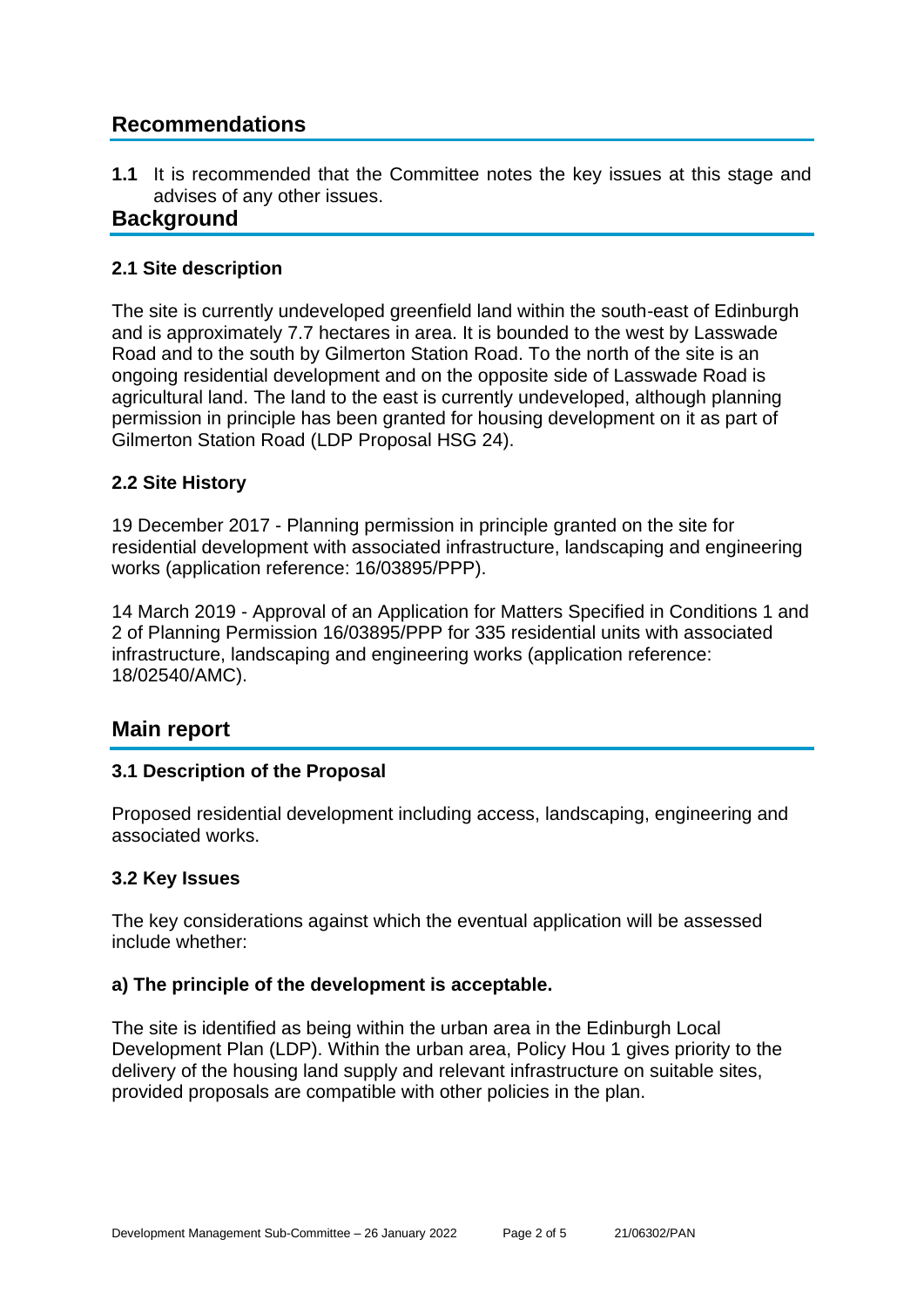The LDP is now over five years old, therefore should the applicant submit a planning application prior to the adoption of City Plan 2030, consideration would also need to be given to the 13 principles of sustainable development that are outlined in Scottish Planning Policy.

#### **b) the design, scale and layout are acceptable within the character of the area; and does the proposal comply with the Edinburgh Design Guidance;**

The applicant will be required to comply with all relevant design policies within the LDP as well as non-statutory guidance where applicable (e.g. Edinburgh Design Guidance).

A Design and Access Statement will be required to support the application.

#### **c) Access arrangements are acceptable in terms of road safety and public transport accessibility;**

The proposal should have regards to transport policies in the LDP and Edinburgh Design Guidance. Consideration should be given to the impact on traffic flows on local roads and access to public transport. In addition, the cumulative transport impacts of this proposal alongside other proposals in the area will require to be assessed.

Pedestrian permeability and connectivity through the site and beyond will be key considerations. The applicant will be required to provide transport information including a travel plan and will need to demonstrate how the proposal complies with parking standards including service arrangements and cycle parking provision.

#### **d) There are any other environmental factors that require consideration.**

The applicant will be required to submit sufficient information to demonstrate that the site can be developed without having a detrimental impact on the environment. In order to support the application, the following documents will be submitted (this list is not exhaustive):

- − Pre-Application Consultation report;
- − Planning Statement;
- − Design and Access Statement;
- − Transport Information;
- − Landscape and Visual Impact Assessment, including contextual views and visibility analysis;
- − Air Quality Impact Assessment;
- − Archaeological Desk-Based Assessment and Evaluation Data;
- − Ecological Habitat Survey;
- − Flood Risk Assessment and Drainage Strategy, including surface water management plan;
- − Noise Impact Assessment and
- − Site Investigation Report.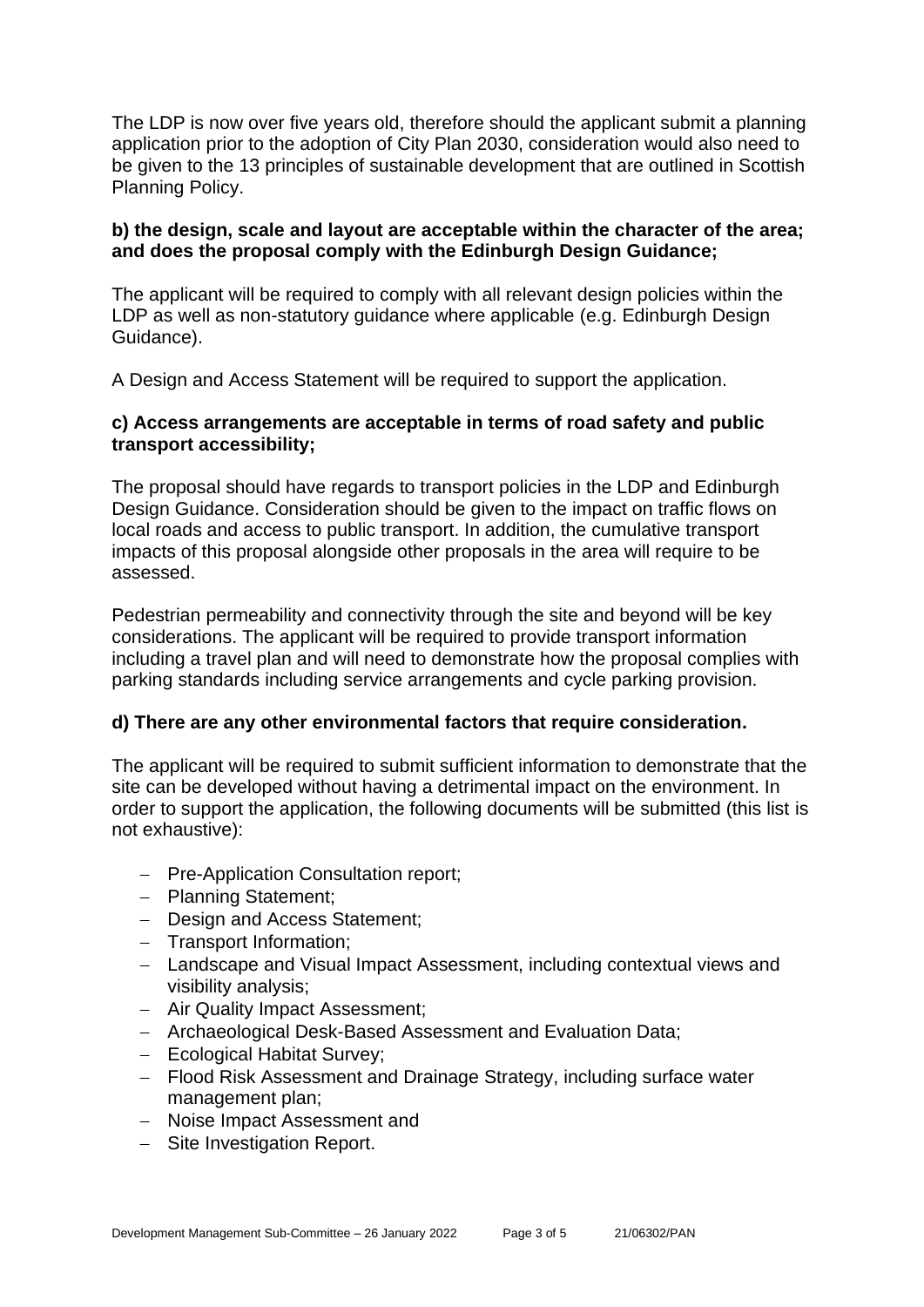#### **3.3 Assessment**

This report highlights the main issues that are likely to arise in relation to the various key considerations. This list is not exhaustive and further matters may arise when the new application is received, and consultees and the public have the opportunity to comment.

# **Financial impact**

**4.1** The forthcoming application may be subject to a legal agreement.

# **Risk, Policy, compliance and governance impact**

**5.1** Provided planning applications are determined in accordance with statutory legislation, the level of risk is low.

# **Equalities impact**

**6.1** This is a pre-application report. When a planning application is submitted it will be assessed in terms of equalities and human rights.

# **Sustainability impact**

**7.1** A sustainability statement will need to be submitted with the application.

# **Consultation and engagement**

#### **8.1 Pre-Application Process**

Pre-application discussions took place on this application.

#### **8.2 Publicity summary of representations and Community Council comments**

The Proposal of Application Notice outlined arrangements for a formal public event, involving an online exhibition with a live chat public participation facility to be held on 27 January 2022 between 15:30 and 19:00.

A Public Notice advertising the event will be displayed in the Edinburgh Evening News on 20 January 2022.

It is anticipated that a website will be launched approximately 1 week in advance of the public event on which information about the emerging proposals will be available to review, together with a feedback form.

A copy of the PAN has been sent to all relevant parties on 26 November 2021 including: Gilmerton/Inch Community Council and local ward councillors.